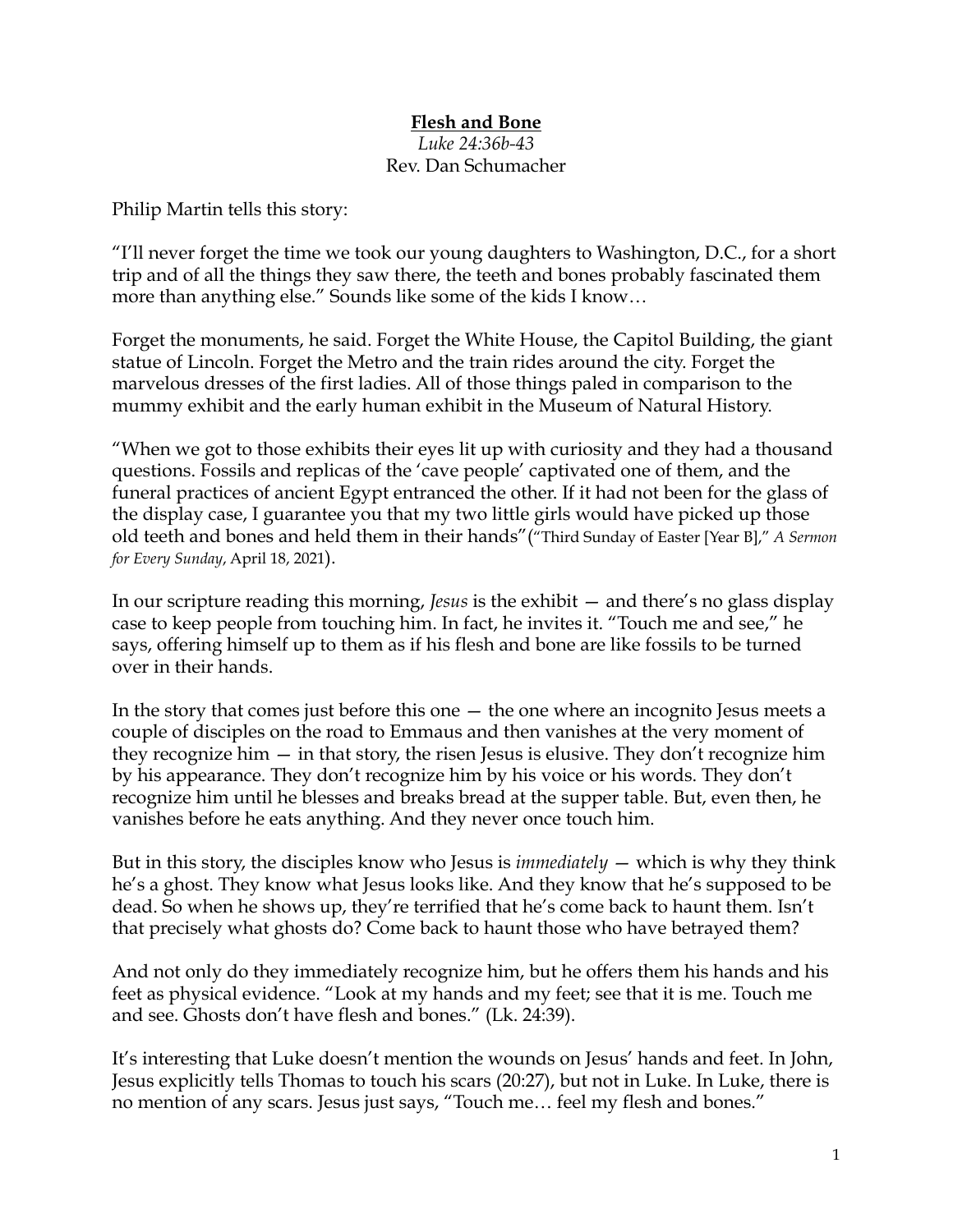Typical Middle Eastern dress for men was a long tunic that would have covered his whole body except his feet and hands, two body parts whose boney structure also happens to be clearly discernible. I suppose that if there were such things as ghosts, they could have wounds just as easily as not. But flesh and bones? Skin and veins? Muscle and tendon and knuckles that crack? Those belong to real people.

And it's interesting that Jesus uses that phrase — flesh and bones. "Flesh and bones" don't show up together all that often in scripture, but they do in one important place. God had been trying (rather unsuccessfully) to create a helpmate for Adam. But then God put Adam to sleep and took one of his ribs. And from that rib God created Eve. And when Adam woke and saw Eve for the first time, what did he say?

"This, at last, is bone of my bones, and flesh of my flesh" (Gen. 2:23).

In alluding to that story, maybe Jesus is saying something similar to us: "Son of God or not, I am part of humankind. I am flesh and bone."

But in case his "flesh and bones" do not offer strong enough evidence for his disciples, Jesus tries a different approach. "What's for dinner?" he asks.

Eating is an essential part of being alive. It is so essential that hospitals won't discharge you until you can eat something more solid than Jello and pudding. That's because they know that you are only safe to leave their supervision if your digestive tract is functioning. If you can't eat, you don't live. And if you don't eat, then you are not alive.

So, he asks them, "Have you got anything to eat?"

They hand him a piece of broiled fish, and he chews it and swallows it right there in front of them.

Jesus in "flesh and bone." Jesus eating fish. Why is Luke so bent on making sure that we understand that the risen Jesus has a *physical* body — one that can be touched, one that can hunger? Why remove the display case and let the disciples handle the exhibit?

On reason might be that in that day and time, there was a popular Greek philosophy that claimed that the human soul was immortal and merely imprisoned by our flesh and blood bodies. Many Christians still believe this — they believe that at death the soul floats off to heaven like a helium balloon, and the body, which was just a shell, stays behind.

But the thing is — every resurrection appearance by Jesus is a *bodily* resurrection*.* 

If the disciples are looking for the risen Jesus to be some wispy spiritual being, or some philosophical concept, or a ghost, what they get instead is the Lord of heaven and earth chewing on tilapia in Galilee.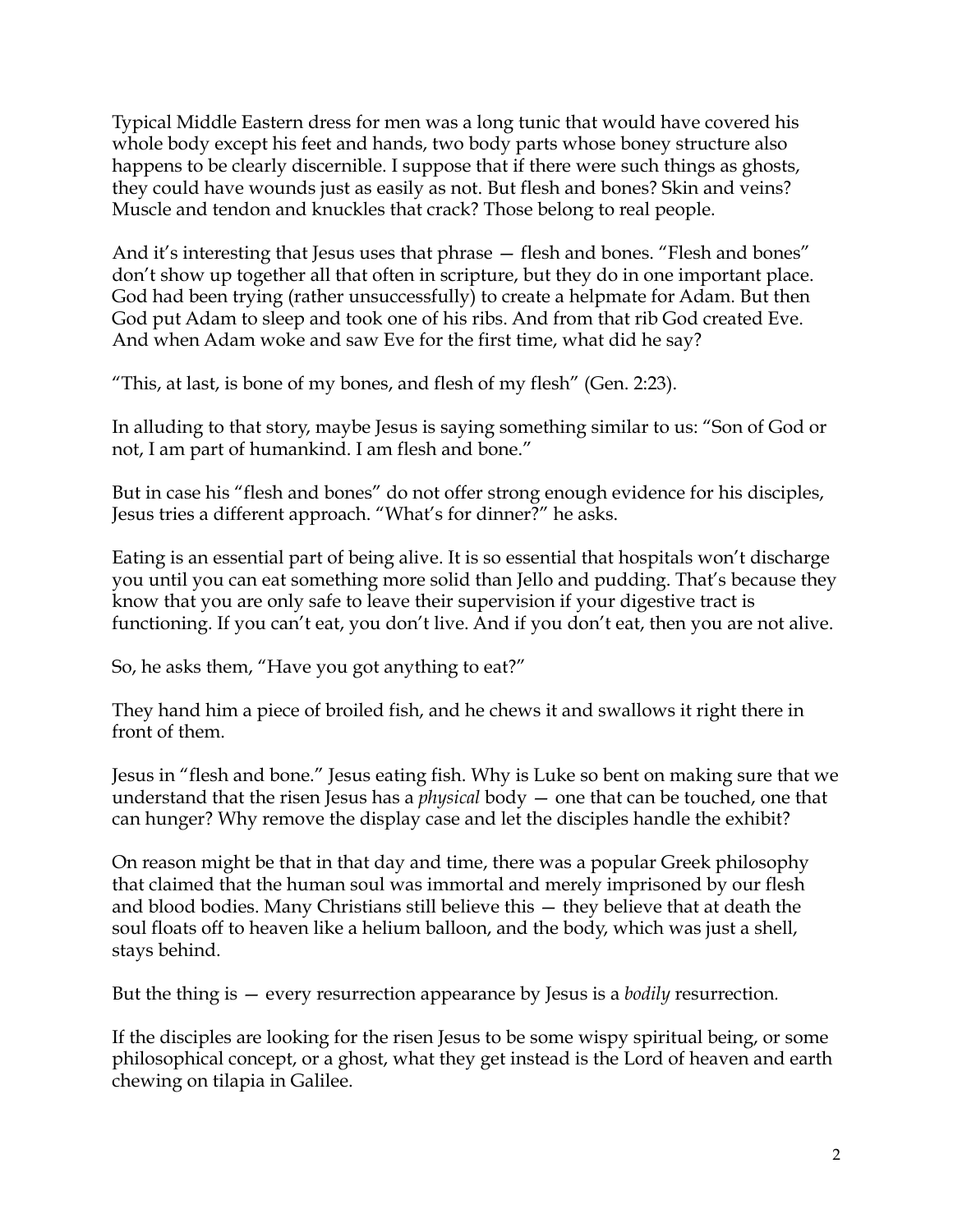You know, much of Jesus' earthly ministry was spent touching people no one was supposed to touch — the blind, the sick, the demon-possessed, the dead. On occasion, he was known to stop his sermons mid-sentence in order to hold children in his lap and bless them. In another instance, he reached out and touched a leper — a condition so feared that those who suffered it were banished from their villages.

For Jesus, touch was more than a means of healing others. It was a means of restoring them. You see, human touch is like eating a piece of fish  $-$  it is absolutely to what it means to be human.

But in these resurrection stories, it's Jesus' turn to be touched. Over and over again, he says, "Touch me and see." Why is that? Why are the tables turned?

Stephen Montgomery explains it like this:

"There was an article I read in a magazine a while back that began with the words, 'Now that I have cancer, it's touching time.' The article was written by a Presbyterian minister who was diagnosed with cancer who noticed that now there seemed to be permission for people to touch him.

He said, 'It's funny that a broken body should somehow be more touchable than one that's whole.' Lifelong friends with whom he had only ever shaken hands were now hugging him.

The pastor made the point that in all the Bible there was only one story about Jesus being touched while he was alive. Now, Jesus touched others to be sure. And there was a woman who touched his garment. There was a woman who washed his feet with her faith. But this minister said that the one time someone reached out to touch Jesus was to betray him with a kiss.

He concludes the article, 'We seem able to touch one another in our brokenness in ways that we never can in wholeness. God likes to use broken things — broken vessels, broken bread, broken bodies, even relationships that are broken with a kiss. My body and spirit have been broken by cancer. That means it's ok to touch me. I'm thankful'" ("It's Touching Time," *Day 1*, April 19, 2015).

"Look at my hands and feet…" says Jesus, "Touch me and see… feel my flesh and bones."

You see, his resurrected body first had to be broken. And broken bodies are things we all eventually share. All our bodies, no matter our effort, will begin to break down — to be broken. "Bone of my bone, and flesh of my flesh." Jesus is one of us.

Philip Yancey tells this story of Dr. Paul Brand, which took place while he was working with leprosy patients in Vellore, India. He says: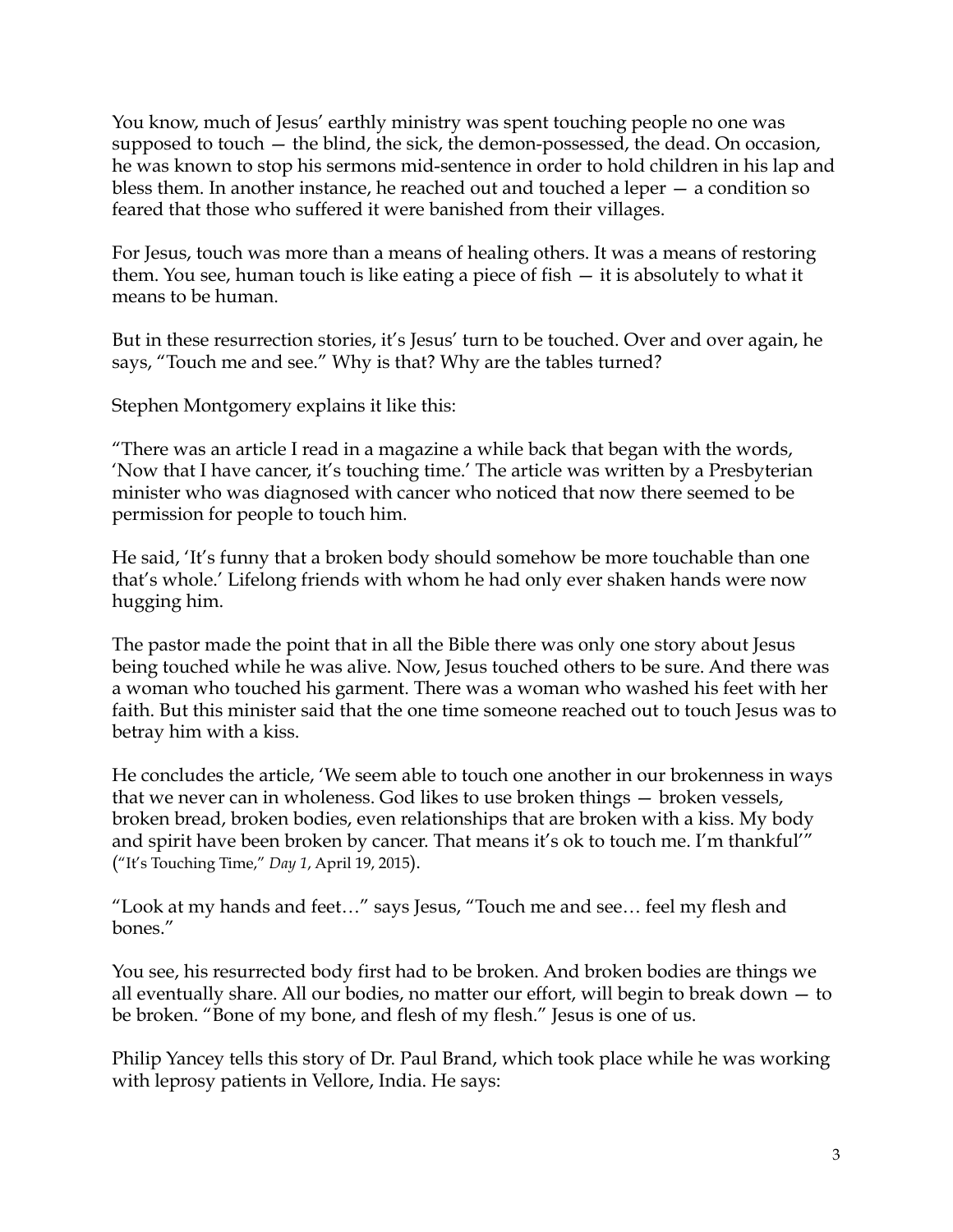"At the time, Brand and his workers were among the few in the area who would touch or closely approach a person with Hansen's disease — townspeople quarantined them. Brand slipped in late to a patients' gathering, sitting on the mat at the edge of an open courtyard. The air was heavy with combined odors of crowding bodies, poverty, stale spices, treated bandages.

The patients insisted on a few words from Dr. Brand, and he reluctantly agreed. He stood for a moment empty of ideas, looking at the patients before him. His eyes were drawn to their hands, dozens of them, most pulled inward in the familiar "leprosy claw-hand," some with no fingers, some with a few stumps. Many patients sat on their hands or otherwise hid them from view.

'I am a hand surgeon,' he began. 'So when I meet people, I can't help looking at their hands. The palm reader claims he can tell your future by looking at your hands. I can tell your past. For instance, I can tell what your trade has been by the position of the calluses and the condition of the nails. I can tell a lot about your character; I love hands.'

He paused and looked at the eager faces, 'How I would love to have had the chance to meet Christ and study his hands! But knowing what he was like, I can almost picture them, feel them.'

He then wondered aloud what it would have been like to meet Christ and study his hands. He traced the hands of Christ, beginning with infancy when his hands were small, helpless, grasping. Then came the hands of the boy Jesus, clumsily holding a brush or stylus, trying to write his letters. Then the hands of Christ the carpenter rough, gnarled, with broken fingernails and bruises from working with saw and hammer.

Then there were the hands of Christ the physician, the healer. Compassion and sensitivity seems to radiate from them, so much so that when he touched people they could feel something of the divine spirit coming through. Christ touched the blind, the diseased, the needy.

'Then,' continued Dr. Brand, 'there were his crucified hands. It hurts me to think of a nail being driven through the center of my hand, because I know what goes on there, the tremendous complex of tendons and nerves and blood vessels and muscles. It's impossible to drive a spike through its center without crippling it. The thought of those healing hands being crippled reminds me of… how in that act he identified himself with all the broken and crippled people in our world.'

The effect on those leprosy patients — all outcasts, all broken, all crippled — was electrifying.

Brand continued. 'And then there were his resurrected hands. One of the things I find most astounding is that, though we think of the future life as something perfected, when Christ appeared to his disciples, he still had his scars. Why did he want to keep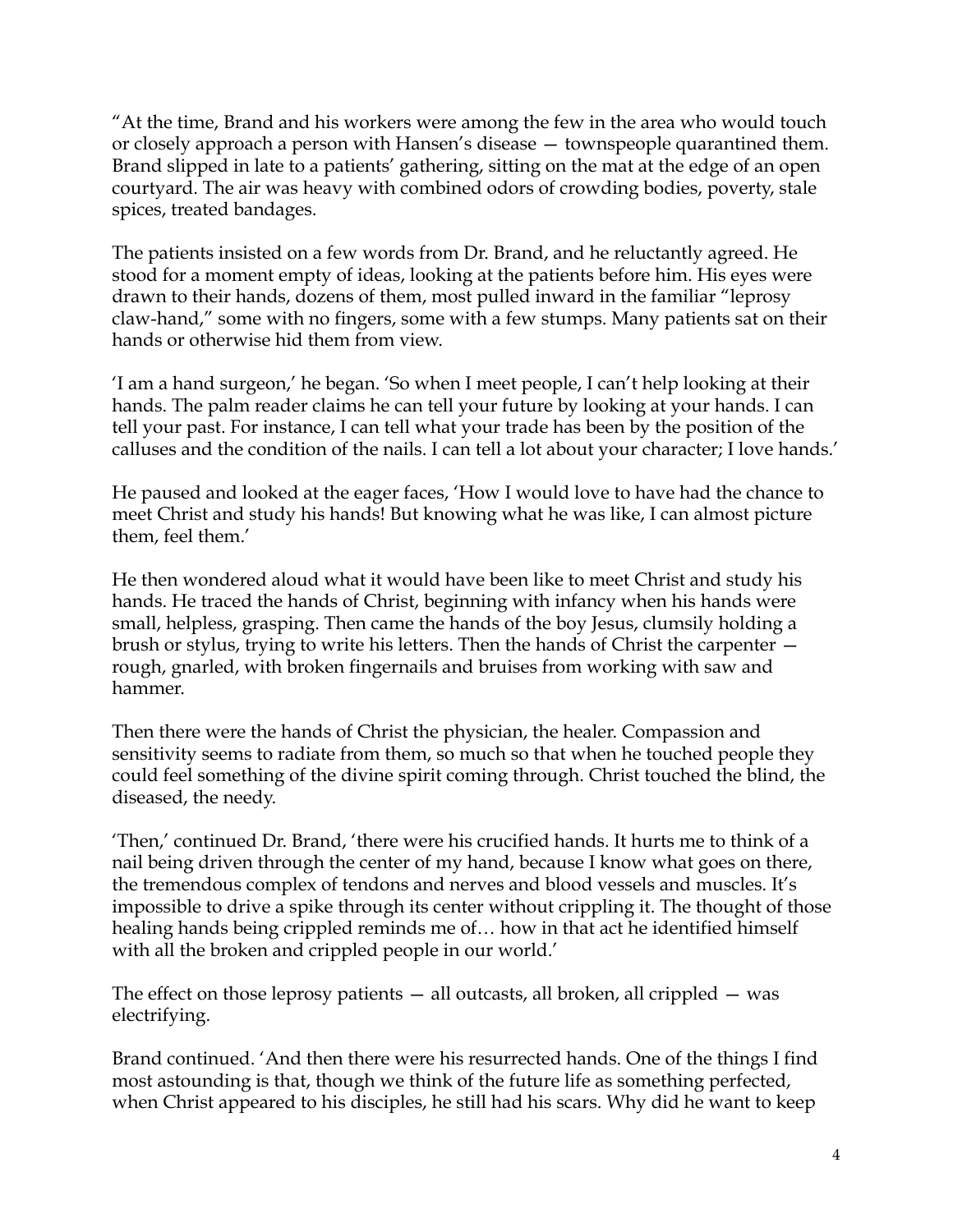the wounds of his humanity? Maybe… Maybe he wanted to be forever *one with us*'" (*Bread and Wine*, 319-322).

"Look at my hands and feet; touch them and see… feel my flesh and bone." It is an invitation for him to be one with us, and for us to be one with him.

Did Jesus' proof of his existence work?

To be honest, it's not quite clear that it did. The disciples reactions definitely change. At first, they were startled and terrified. Jesus mentions that they have doubts in their hearts. But even after they had the chance to touch his hands — to feel that he's made of flesh and bone —Luke says, "in their joy, they were disbelieving and still wondering…" (24:41).

Isn't that a good description of how many of us feel on Easter — a mix of joy and wonder and disbelief?

In fact, nowhere in this story is there any mention ever made of the disciples' faith, or that they change their minds about his substance. And the thing is, Jesus doesn't coerce them to believe. Neither does he exclude or belittle those who can't or don't. He just offers himself and says, "Touch me and see; ghosts don't have flesh and bone."

And maybe that is a good description for the church's ministry in this world. The principal task of our faith and life together is not to be arguers for the existence of God, but a community whose presence and activity puts "flesh and bones" to the presence of Christ in this world.

Friends, at our worst, the church is like a display case — removed from the world; guarded; here to be seen, but not touched; full of beliefs, but not practice; full of relics, but not life.

But at our best, we *become* the body of Christ in this world. We put flesh and bones to his words. We eat together. We share with one another. We serve others together. We love one another. We become his body.

We stop trying to *prove* the resurrection, and we *become* the resurrection.

The late great Baptist preacher, Clarence Jordan, has said it like this: "The crowning evidence that Jesus is alive is not a vacant grave, but a spirit-filled fellowship. Not a rolled away stone, but a carried away church."

That's because a carried away church gives flesh and bone to the risen Christ. It makes the hope of the resurrection tangible. It gives his body hands and feet again.

Don't you want to be that? I do. But it will only happen if you want it, too.